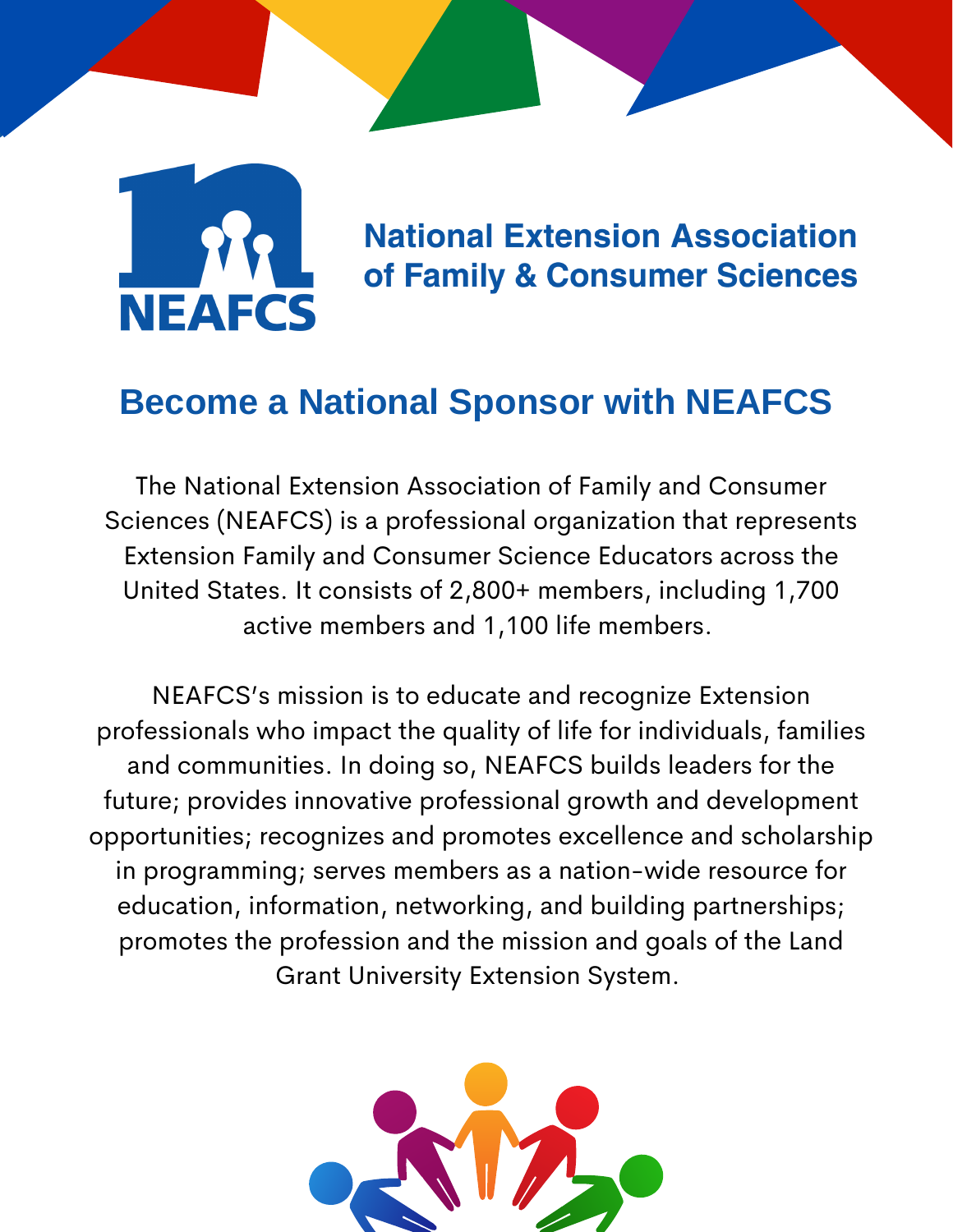# **Sponsorship Levels**

## Sponsorships are available on a yearly basis (January-December)

**Exhibitor Single Booth** - \$1,000 /

Non-Profit 501(c)(3) Organizations

- \$500 / First Time Exhibitor \$650
	- One (1) Exhibit Booth Package (includes an 8'x10' draped booth)
- Two (2) Complimentary Exhibitor Representatives
- Post Conference Attendee Mailing List
- One-time Highlight on Social Media Channels Promoting Company and Booth Number
- Add an Exhibitor Forum for \$150

**Supporter** - \$1,000 / Non-Profit 501(c)(3) Organizations - \$500

- homepage webpage with link to website
- NEAFCS Supporter recognition on all monthly NEAFCS Network emails and marketing materials and event signage at the Annual Session, to include logo and/or listing of name
- Recognition in the Journal of NEAFCS as an NEAFCS Supporter
- One-time Highlight on Social Media Channels Promoting Company

#### **Advocate** - \$3,000

- Logo recognition on NEAFCS homepage webpage with link to website
- NEAFCS Sponsor recognition on all monthly NEAFCS Network emails and marketing materials and event signage at the Annual Session, to include logo and/or listing of name
- Recognition in the Journal of NEAFCS as an NEAFCS Sponsor
- Opportunity to include one (1) informational article or video in the NEAFCS Network.
	- o Specs: 500 words or less or 10-minute video or less, subject to approval from National **Office**
	- $\circ$  Deadline: Must be received by the National Office on the first of the month in which the article will be published, as scheduled by the National Office.
- One (1) Annual Session complimentary single exhibit booth package (includes an 8' x 10' draped booth)
- Two (2) complimentary exhibit hall representative
- Logo recognition on NEAFCS Annual Session webpage with link to website
- Sponsor recognition on all marketing materials and event signage at the Annual Session
- Quarter page complimentary advertisement in onsite program book (Sponsor to provide artwork)
- Post conference attendee mailing list
- Pre or post conference attendee e-blast
- One-time Highlight on Social Media Channels Promoting Company and Booth Number

Add an Exhibitor Forum for \$150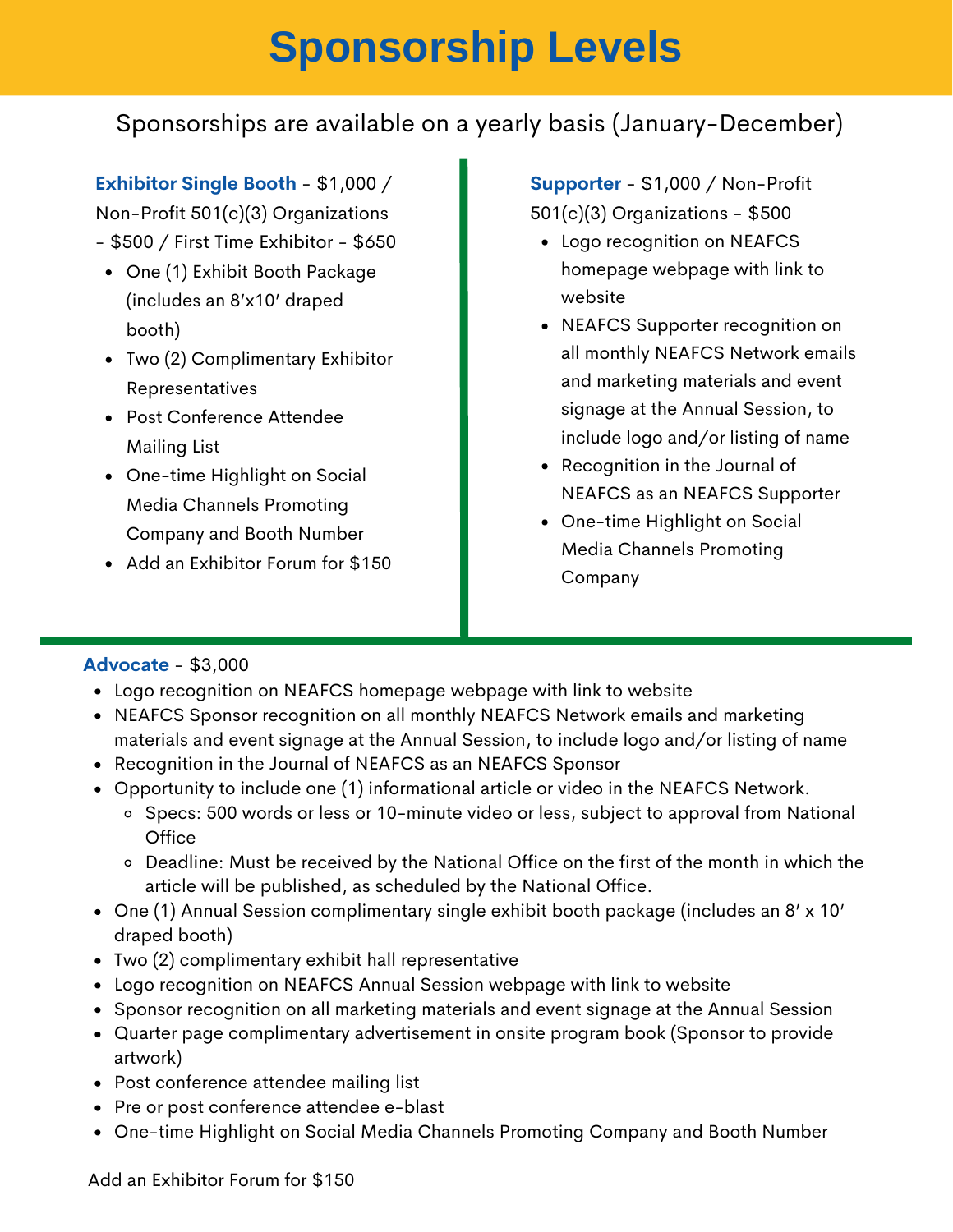# **Investor** - \$7,000 **Levels** *Continued*

### **Champion** - \$5,000

- Logo recognition on NEAFCS homepage webpage with link to website
- NEAFCS Sponsor recognition on all monthly NEAFCS Network emails and marketing materials and event signage at the Annual Session, to include logo and/or listing of name
- One (1) exclusive email blast sent to all NEAFCS members highlighting your company/organizations products, services, resources, etc.
- Recognition and quarter page ad in the Journal of NEAFCS as an NEAFCS Sponsor (Sponsor to provide artwork)
- Opportunity to include two (2) informational articles or videos in the NEAFCS Network.
	- Specs: 500 words or less or 10-minute video or less, subject to approval from National Office
	- Deadline: Must be received by the National Office on the first of the month in which the article will be published, as scheduled by the National Office.
- One (1) Annual Session complimentary single exhibit booth package (includes an 8' x 10' draped booth in front of the trade show hall)
- Three (3) complimentary exhibit hall representatives
- Logo recognition on NEAFCS Annual Session webpage with link to website
- Sponsor recognition on all marketing materials and event signage at the Annual Session
- Half page complimentary advertisement in onsite program book (Sponsor to provide artwork)
- One (1) Announcement in a NEAFCS Email sent to all attendees and potential attendees promoting and highlighting your sponsorship at convention. (This will feature your company logo and a 50-word highlight)
- One (1) full Annual Session registration with option to purchase additional at member rate
- Pre/post conference attendee mailing list
- Pre/post conference attendee e-blast
- Three-minute opportunity to provide remarks at the General Session
- Complimentary 30-minute Exhibit Forum
- One (1) 3-minute MAX promo video on website and social media

- Logo recognition on NEAFCS homepage webpage with link to website
- NEAFCS Sponsor recognition on all monthly NEAFCS Network emails and marketing materials and event signage at the Annual Session
- One (1) exclusive email blast sent to all NEAFCS members highlighting your company/organizations products, services, resources, etc.
- Recognition and half page ad in the Journal of NEAFCS as an NEAFCS Sponsor (Sponsor to provide artwork)
- One (1) Webinar Sponsor (shown below)
- Opportunity to include three (3) informational articles or videos in the NEAFCS Network.
	- o Specs: 500 words or less or 10-minute video or less, subject to approval from National Office
	- Deadline: Must be received by the National Office on the first of the month in which the article will be published, as scheduled by the National Office
- One (1) Annual Session double booth package in prime location (includes an 8' x 20' draped booth in front of the trade show hall)
- Four (4) Complimentary Exhibit Hall Representatives
- Logo Recognition on NEAFCS Annual Session webpage with link to website
- Sponsor recognition on all marketing materials and event signage at the Annual Session
- Full page complimentary advertisement in onsite program book (Sponsor to provide artwork)
- One (1) Announcement in a NEAFCS Email sent to all attendees and potential attendees promoting and highlighting your sponsorship at convention. (This will feature your company logo and a 50-word highlight)
- Two (2) full Annual Session registration with option to purchase additional at member rate
- Pre/post conference attendee mailing list
- Pre/post conference attendee e-blast
- Five-minute opportunity to provide remarks at the General Session
- Complimentary 30-minute Exhibit Forum
- Banner ad on homepage of NEAFCS website, size determined by National Office (Sponsor to provide artwork)
- One (1) 3-minute MAX promo video on website and social media
- Complimentary Partner Membership for current year (include one individual membership)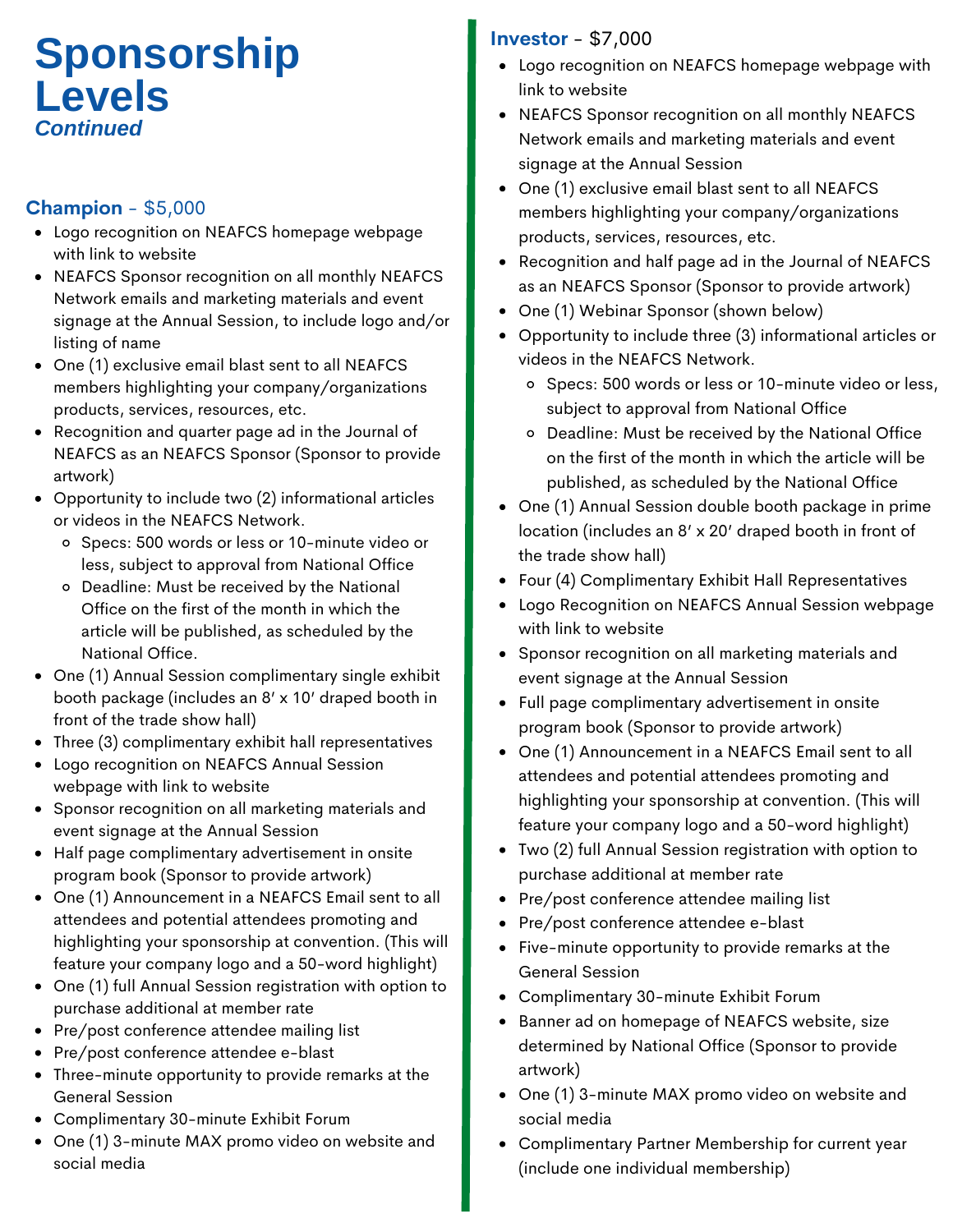# **Other Sponsorship Packages/ Add-Ons**

*Add-Ons are available to Advocate, Champion and Investor Sponsors only.*

#### **Newsletter Sponsor**

Feature your company/organization with a linked image or video that will be posted to the top of the newsletter. In addition, this same image or video will be displayed on the NEAFCS Network email announcement sent to members which includes the link to the current newsletter.

The NEAFCS Network is a monthly electronic newsletter for members. The NEAFCS Network is sent to over 2,800 members around the 15th of each month. The NEAFCS Network includes informational articles relevant to the profession, other alliance updates, member benefits, committee work, member updates, upcoming meeting information and much more! Newsletters are permanently archived on the NEAFCS website and available to all members at any time.

- Rate: \$50 per issue or \$500 for the year (12 issues)
- Specs:
	- Videos must be uploaded and hosted by the person providing them (YouTube hosting preferred).
	- An image should be provided for the video thumbnail and/or the image for the ad itself.
	- The image provided should be .png or .jpeg.
	- The size should be 1920x1080.
	- Ads must be saved as high resolution PNG or JPG file, optimized for web.
- Deadline: Ad must be received within 5 days of the scheduled newsletter.
- Availability: One (1) opportunity available per issue/month.

### **Webinar Sponsor**

Sponsor an NEAFCS educational webinar and allow us to recognize you as a partner in the profession. As a webinar sponsor, your company/organization will be featured throughout the life of the webinar. All NEAFCS Webinars are available on the Webinar Archive page for perpetuity.

Estimated attendance: 50 - 100

Benefits of Sponsoring

- Your logo and link to website on the NEAFCS Webinar webpage, promotional eblasts to members, and social media promotion.
- **•** Sponsorship recognition during opening and closing remarks for live webinar.
- Sponsor will receive a complete list of registered participants including name and affiliate only.
- Free recording of the event

Select from one of the options below.

Option 1 - Select an Already Established Webinar

Don't have the time or resources to create your own webinar? Sponsor an already scheduled member webinar. These webinars are already established with a speaker and topic. We will place your logo on all marketing materials and promotional emails. Sponsorship recognition will also be provided during the opening and closing remarks of the live webinar.

Option 2 – Create Your Own Webinar

You would be required to submit a webinar topic for review using our online form. Once approved, we will work with you to showcase your expertise. NEAFCS will provide the Zoom platform and marketing plan. We will place your logo on all marketing materials and promotional emails. Sponsorship recognition will also be provided during the opening and closing remarks of the live webinar.

- Rate: \$250
- Specs: 45 minutes of presentation with 10 minutes for Q&A, practice session prior to webinar if needed
- Deadline: 60-days prior to the desired webinar date
- Availability: 4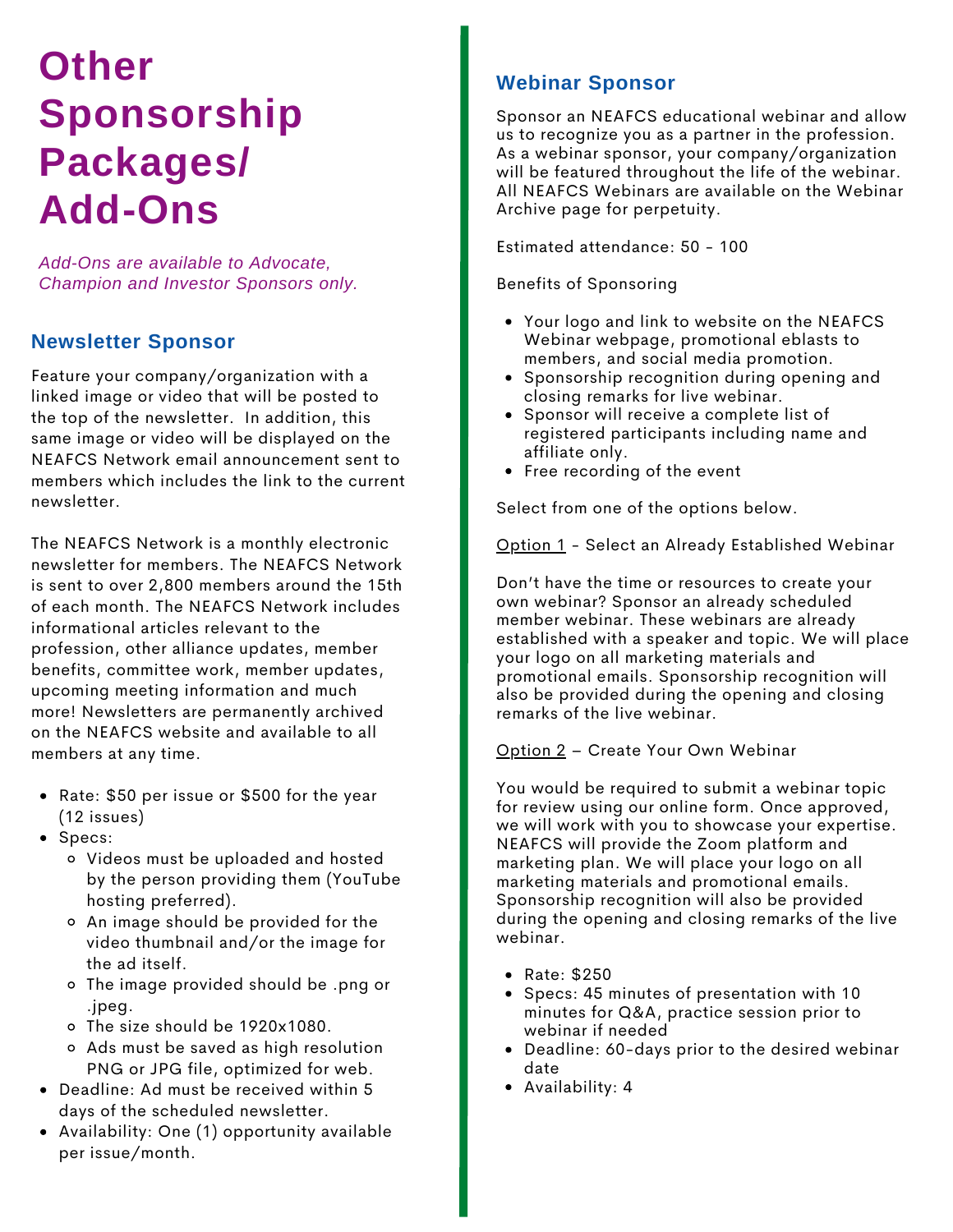### **Other Sponsorship Packages/Add-Ons**

*Continued*

#### **Premium Homepage Sponsor**

Feature your company logo on our homepage scrolling banner, that is also visible on all pages of the website. Your logo will be placed on our website, with a click-through link to the web page or resources of your choice (subject to NEAFCS approval).

- Rate: \$50 per month or \$500 for the year
- $\bullet$  Specs: 500x500 px

#### **Journal of NEAFCS - Electronic Advertisement**

Journal of the National Extension Association of Family & Consumer Sciences is published annually by NEAFCS. It is a refereed journal on Extension Family and Consumer Sciences research and program evaluation. Content includes members' research, applied research and program impacts. Journal of the NEAFCS also includes award winners' reports. The Journal is sent to over 2,800 members.

The Journal is available for viewing online with the option to download for print.

- Rates: \$200 full page, \$150 half page, \$100 quarter page
- Specs: Full page  $8.5x11$ , Half page  $7.5x4.75$ , Quarter page  $3.625''x4.875''$
- Deadline: September 1st
- Availability: First-come, first-served based on availability

#### **Member Targeted Virtual Focus Group Sponsor**

Focus groups must be specific to NEAFCS member programming. The request for each focus group will be reviewed and approved. Focus groups will include:

- 30 minutes to showcase your product, service, program, etc. via an electronic platform
- Date and time of focus group will be mutually agreeable by Sponsor and NEAFCS
- Two (2) promotional emails to targeted group to include company name and logo
- Limited participation set by sponsor and/or NEAFCS
- Opportunity to send a follow-up survey to participants (up to 5 questions) NEAFCS would send on sponsors behalf.
- Compensation for the participants are not included in this package. The sponsor will be responsible for compensating participants directly.

Rate: \$1,000

#### **Connecting with Colleagues Sponsor**

NEAFCS launched a new networking opportunity for its members to connect on various topics. Members meet via Zoom for 1-hour. These networking sessions are open to all members to come to learn and share.

Estimated attendance: 50-150

Benefits of Sponsoring

- Your logo and link to website on the NEAFCS Connecting with Colleagues webpage, promotional eblasts to members and social media promotion
- Sponsor will receive a complete list of registered participants including name and affiliate only
- Free recording of the event
- Session is archived on the NEAFCS website
- Sponsorship recognition during opening and closing remarks for live webinar

Rate: \$150

Availability: 4

**Additional Annual Session and Awards Sponsorships available. For more information email us at [membership@neafcs.org.](mailto:membership@neafcs.org)**